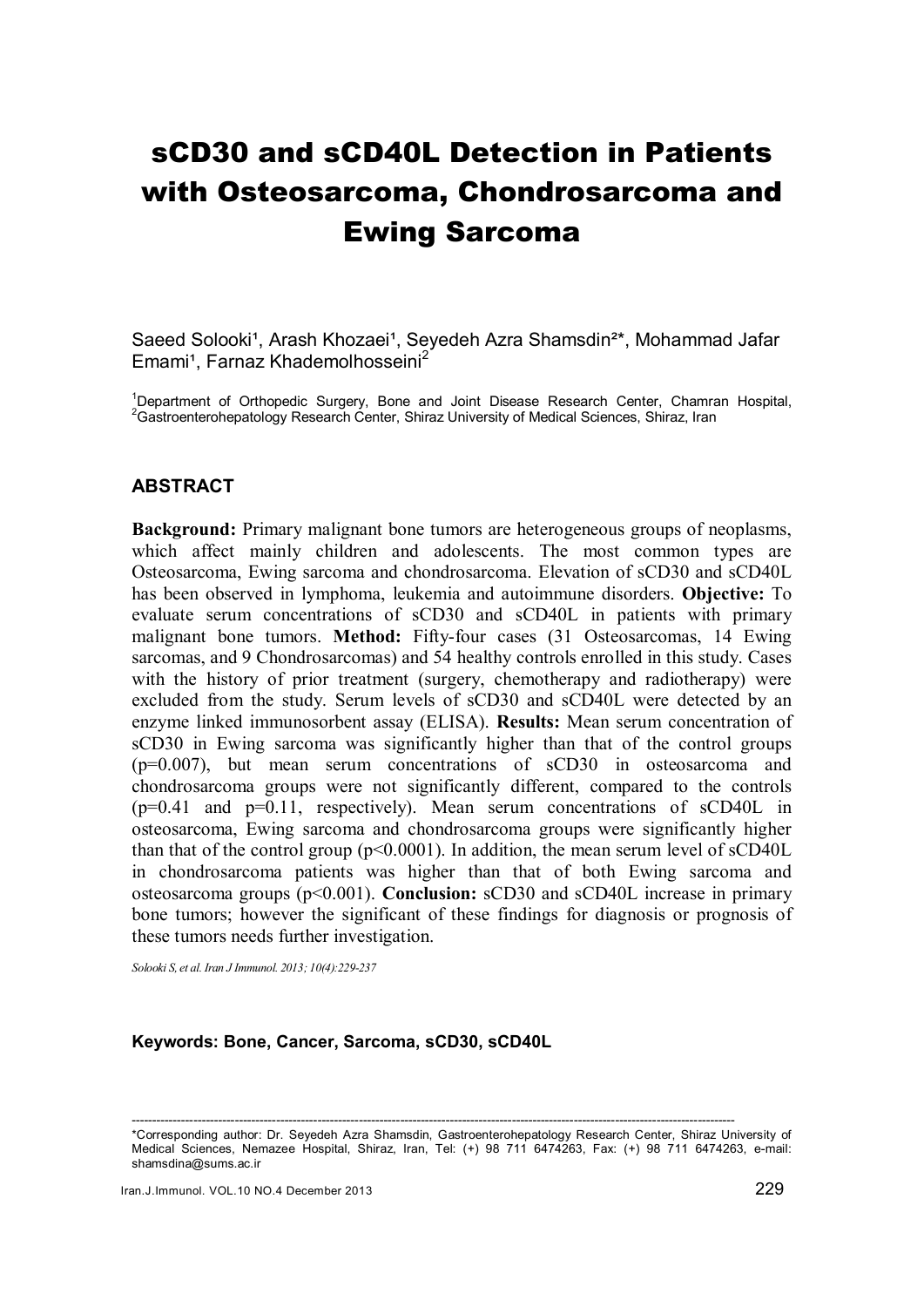#### INTRODUCTION

Primary malignant bone tumors are rare and account for less than 1% of all malignant tumors. They are also called sarcomas of the bone and bone cancer. They occur more commonly in men, especially in children and during adolescence, but some types are seen in patients aged 35 to 60 years. The most common primary malignant bone tumors are Osteosarcoma, Ewing sarcoma and chondrosarcoma (1).

Osteosarcoma (OS), which usually involves long bones, is the most common bone cancer in childhood and adolescence. It accounts for about 20% of primary malignant sarcomas (2). Osteosarcoma is highly aggressive and metastasizes mainly to the lung (3). In laboratory findings, an increase in alkaline phosphatase and erythrocyte sedimentation rate (ESR) may be observed, as well as an increase in lactic dehydrogenates in 30% of the cases.

The second primary malignant bone tumor in children is Ewing sarcoma. Pelvis and lower extremity are most commonly involved. An elevation in LDH level is reported to be correlated with a worse prognosis in some studies (4). Studies show that Ewing sarcoma constitutes 9% of primary malignant sarcoma (2).

The third most common sarcoma of the bone is chondrosarcoma which constitutes about one-fifth of all primary bone malignancies. According to the previous reports, 0.5-1.5 individuals out of one million populations develop chondrosarcoma (2). It is a malignant tumor forming cartilaginous matrix, but there is no evidence of bone formation directly synthesized by the neoplastic cells (5). The most frequent locations of conventional chondrosarcoma are the pelvis, ribs and proximal extremities (6).

The CD30 molecule is a member of the tumor necrosis nerve growth factor super family. CD4+ and CD8+ T-cell clones express CD30 on their surfaces and then release it, as soluble CD30 (sCD30), as a result of a matrix metallo-proteinase activity (7,8). There have been reports that elevated sCD30 levels correlated with severity of autoimmune disorders, lymphomas, leukemia, colorectal cancer, rheumatoid arthritis, and synovitis (9-13). CD30 is not merely released from dying or dead cells but its shedding is an active process of viable CD30' cells (14). Expression of CD30 totally depends on activation and proliferation (15). The presence of sCD30 in culture supernatants of CD30+ cell lines was demonstrated by an ELISA assay in 1989. A proportion of serum samples of patients with CD30-expressing lymphomas (ALCL, HTLV- l-related adult T-cell lymphoma leukemia (ATLL), and angio immunoblastic lymphodenopathy (AILD)-like T-cell lymphomas) also tested positive for sCD30. Normal donors and patients with infectious diseases (except infectious mononucleosis) and tumoral conditions other than those previously mentioned did not have detectable levels of sCD30 in their sera. This gave rise to the idea of using sCD30 as a specific tool for  $CD30+$  neoplasms  $(15-17)$ .

The sCD40L is a functional receptor. Recently activated CD4+ T-cells rapidly express this molecule on their surface after antigen presentation (12). Elevation of sCD40L in the serum has been observed for autoimmune disorders, chronic lymphatic leukemia, and B-cell lymphomas (12,13). CD40 (CD154) is a protein of the tumor necrosis factor (TNF) gene family. Activated CD4+ and CD8+ T-cells, eosinophil, basophils and natural killer (NK) cells express this protein. CD40 may have an important role in the regulation of inflammation. Addition of sCD40L to osteosarcoma cell cultures treated with  $TNF-\alpha$  caused an increase in the apoptosis of cells indicating  $sCD40L$  can cause apoptosis (18).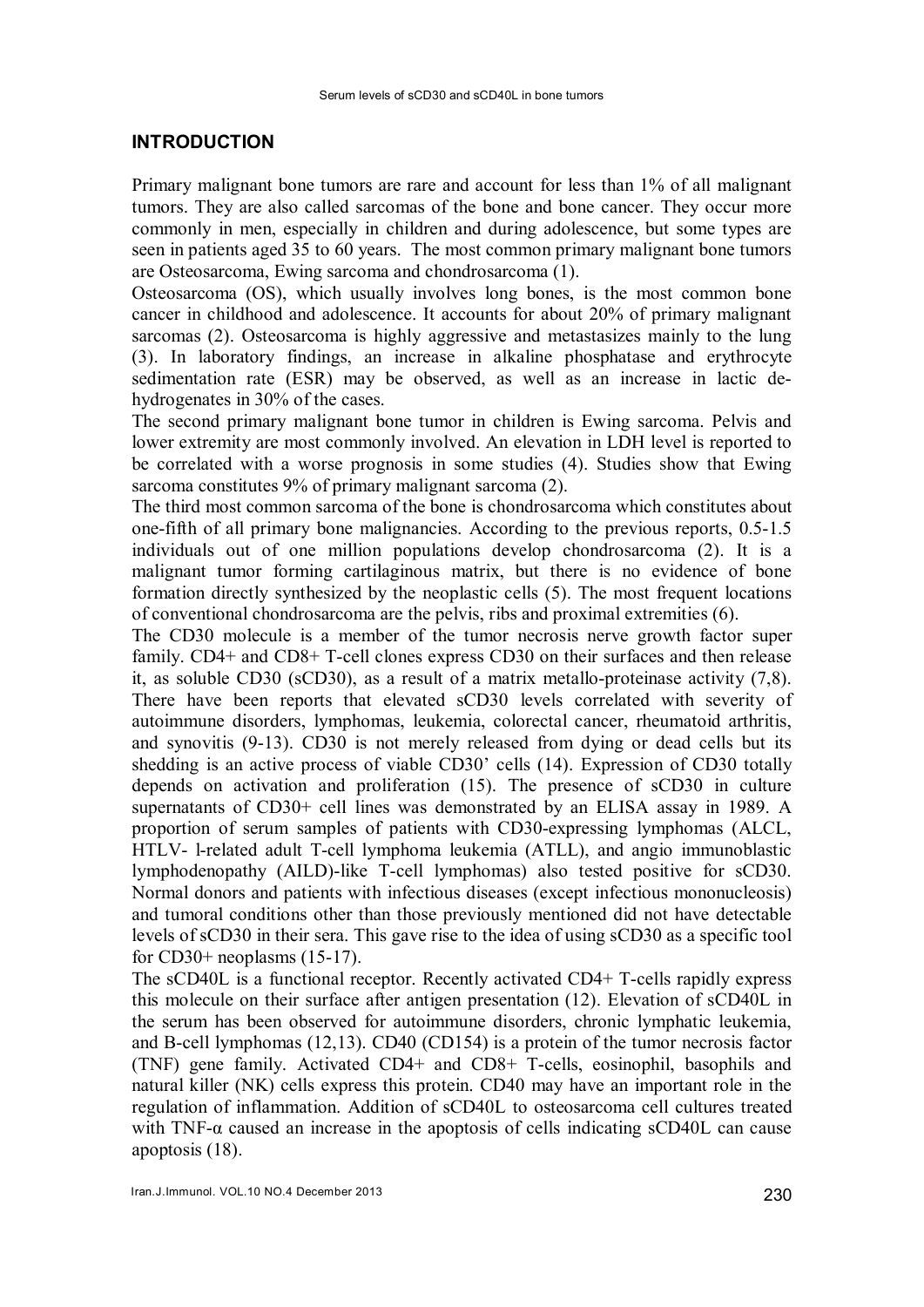The aim of the present study was to evaluate serum concentrations of sCD30 and sCD40L in patients with primary malignant bone tumors and determine whether these serum markers could help in differentiating the tumor type.

## MATERIALS AND METHODS

**Subjects.** A total of 54 patients with osteosarcoma  $(n=31)$ , Ewing sarcoma  $(n=14)$  and chondrosarcoma (n=9) referred to Chamran Hospital in Shiraz, southern Iran from August 2009 to July 2010 were enrolled in the study. The patients were visited by an orthopedic surgeon and a complete physical examination and history taking were performed for each. They were newly diagnosed cases of malignant bone tumor. A questionnaire was completed for each patient as well. It included demographic features, history of other diseases, preoperative treatment (chemotherapy or radiotherapy), distant metastasis and pathological final diagnosis. Pathological reports were considered as definite diagnosis. Cases with autoimmune diseases, chronic infectious diseases, liver diseases, cancers other than bone cancer, and any patient with previously received treatment (surgery, chemotherapy or radiotherapy) were excluded from the study.

A control group consisting of 54 road accident patients with no history and sign and symptoms of autoimmune diseases, rheumatology diseases or malignancies were also selected. This study was approved by the Ethics Committee of Shiraz University of Medical Sciences informed written consents were obtained from the patients.

ELISA Assay. Blood samples were collected from both patients and controls. Sera were separated and frozen at -70°C until examination. Serum soluble CD30 and CD40L were detected by an enzyme linked immunosorbent assay (ELISA) (Bender Med system, Vienna, Austria)

Statistical Analysis. Serum concentrations of sCD30 and sCD40L were compared among the four study groups (healthy control, osteosarcoma, Ewing sarcoma, and chondrosarcoma) using Krus-kalwallis and Mann-Whitney test with bonferroni correction. Correlation between age and serum levels of sCD30 and sCD40L in the four study groups were evaluated using Spearman rank correlation. Mann-Whitney test was used to compare serum levels of sCD30 and sCD40L between high grade and low grade osteosarcoma and between the two genders. A  $p<0.05$  was considered significant.

## RESULTS

There were 54 patients with malignant bone tumors (26 females and 28 males with a mean age of  $24.7 \pm 13.9$  years) and 54 healthy controls (28 females, 26 males with mean age  $28.8 \pm 12.9$  years) in this study. The patients were divided into three subgroups; osteosarcoma (n=31), Ewing sarcoma (n=14) and chondrosarcoma (n=9). In healthy controls, the mean serum concentration of sCD30 was 36.7 U/ml (range 8.0-133.2 U/ml) and the mean serum concentration of sCD40L was 1.13 ng/ml (range 0.05- 12.0 ng/ml).

The mean serum concentration of sCD30 in Ewing sarcoma was significantly higher than that of the control group, osteosarcoma and chondrosarcomagroups  $(p=0.007,$ p=0.04, and p=0.04, respectively). However, mean serum concentrations of sCD30 in osteosarcoma and chondrosarcoma groups were not significantly different, compared to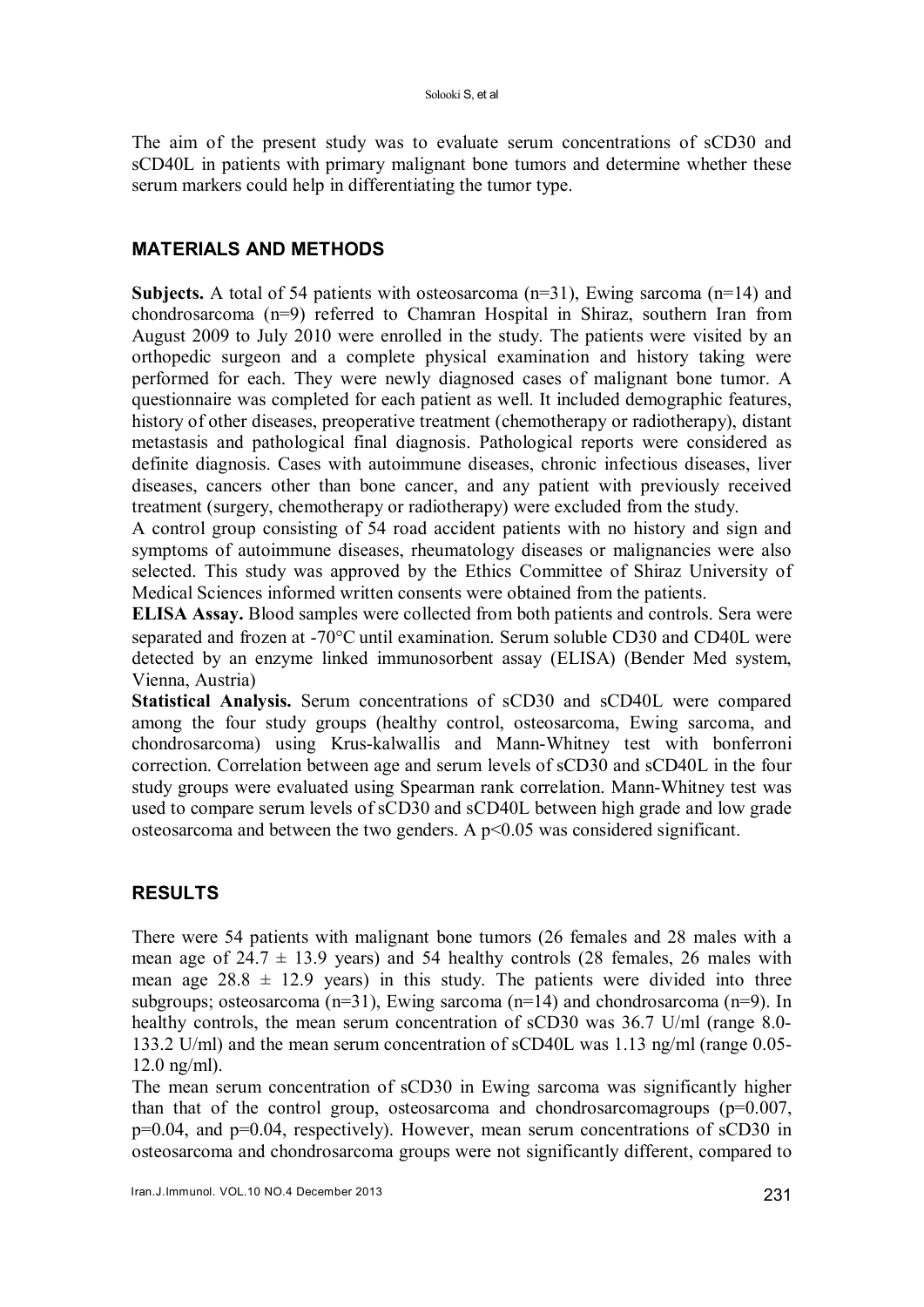that of control group ( $p=0.41$  and  $p=0.11$ , respectively, Figure 1).



Figure 1. Comparison of mean serum levels of sCD30 between four study groups.

Mean serum concentrations of sCD40L in osteosarcoma, Ewing sarcoma and chondrosarcoma groups were significantly higher than that the control group ( $P \leq$ 0.0001). In addition, the mean serum level of sCD40L in patients with chondrosarcoma was higher than that of both Ewing sarcoma and osteosarcoma groups  $(p<0.001)$ , but there was no significant difference between osteosarcoma and Ewing sarcoma (Figure 2).

The maximum serum level of sCD30 was detected in Ewing sarcoma (432 U/ml) while the maximum serum level of sCD40L was observed in chondrosarcoma (20 ng/ml). Patients with osteosarcoma were classified according to grade and there was no significant difference in serum levels of  $sCD30$  ( $p=0.28$ ) and  $sCD40L$  ( $p=0.95$ ) between low grade and high grade groups (Table 1).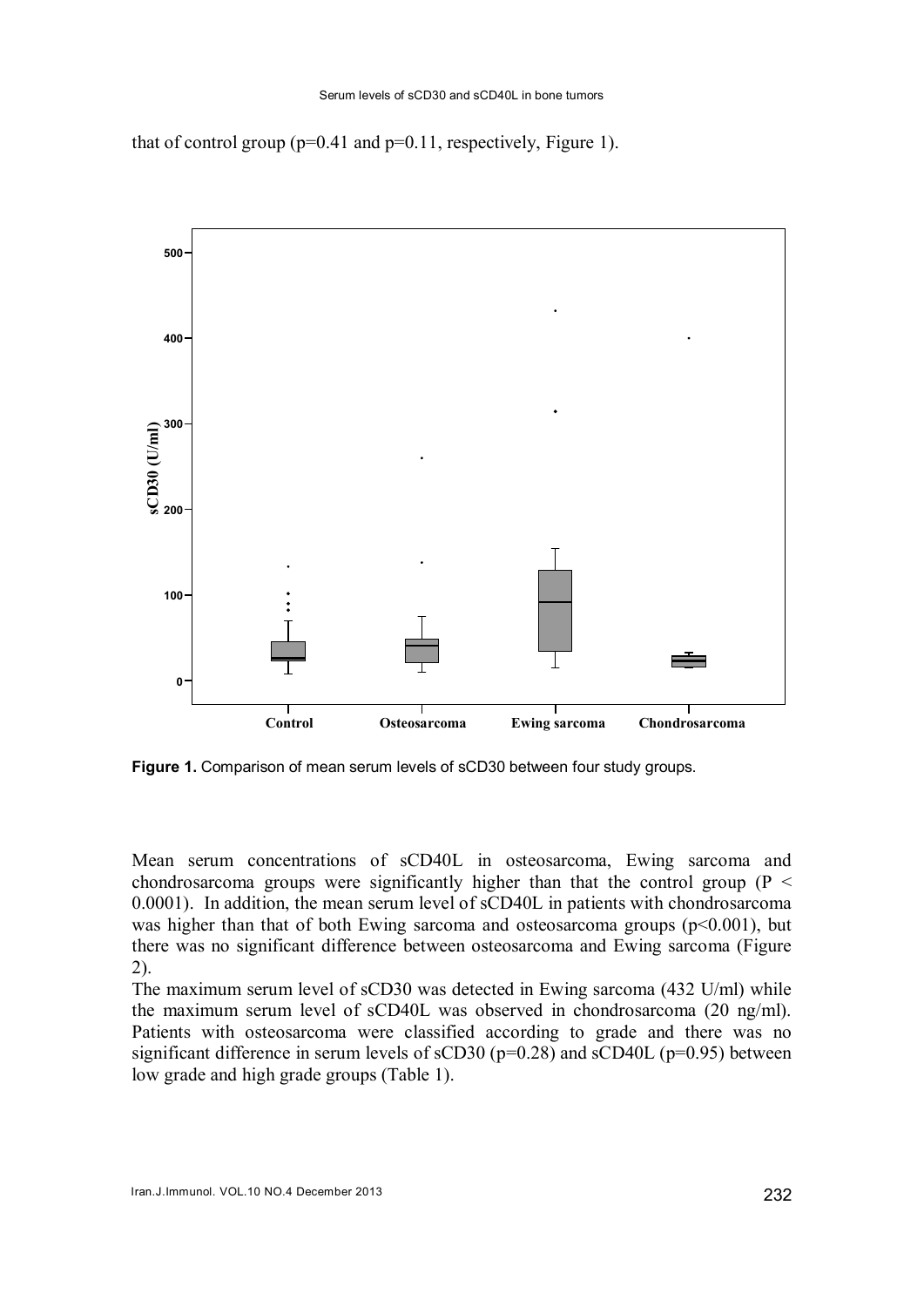| <b>Serum Protein</b> | Low grade (Osteosarcoma)<br><b>Median (Min-Max)</b> | High grade (Osteosarcoma)<br><b>Median (Min-Max)</b> | <b>P</b> Value |  |
|----------------------|-----------------------------------------------------|------------------------------------------------------|----------------|--|
| $sCD30$ (U/ml)       | $46.8(18.8-75.2)$                                   | $40.5(9.6-260)$                                      | 0.28           |  |
| $sCD40L$ (ng/ml)     | $4.7(0.3-13)$                                       | $3.38(0.6-18)$                                       | 0.95           |  |

Table 1. Comparison of serum levels of sCD30 and sCD40L in osteosarcoma group in terms of grade.

When Table 2 shows the correlation between age and serum levels of sCD30 and sCD40L in each study group. As revealed, there was a linear, reverse and intermediate correlation between age and serum level of sCD30, in the controls and osteosarcoma patients (p=0.001 and  $\gamma \approx -0.442$ ; p=0.048 and  $\gamma \approx -0.357$ , respectively).



Figure 2. Comparison of mean serum levels of sCD40L between four study groups.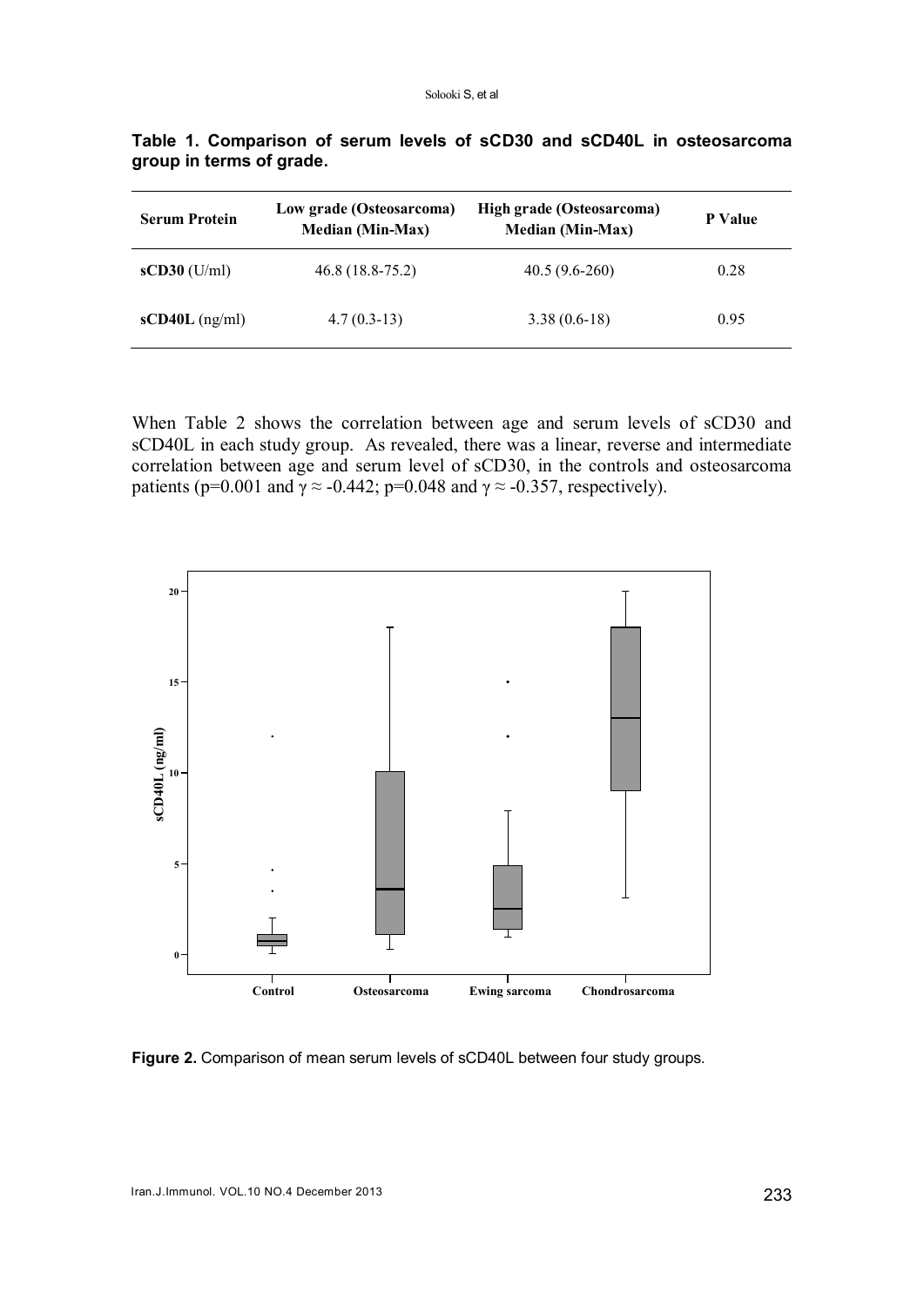|                       | sCD30          |                  | sCD40L         |          |
|-----------------------|----------------|------------------|----------------|----------|
| <b>Serum Protein</b>  | <b>P</b> Value | $\gamma^{\star}$ | <b>P</b> Value | $\gamma$ |
| HealthyControl (n:54) | 0.001          | $-0.442$         | 0.445          | 0.106    |
| Osteosarcoma (n: 31)  | 0.048          | $-0.357$         | 0.842          | 0.037    |
| Ewingsarcoma (n:14)   | 0.193          | $-0.370$         | 0.886          | 0.420    |
| Chondrosarcoma (n:9)  | 0.486          | 0.268            | 0.651          | $-0.176$ |

#### Table 2. Correlation between age and serum levels of sCD30 and SCD40L in the study groups.

\*spearman rank

When serum levels of sCD30 and sCD40L were compared between males and females in each study group, no significant difference was observed between the control, osteosarcoma, Ewing sarcoma, and chodrosarcoma groups (Table 3).

### Table 3. Comparison of mean serum levels of sCD30 and sCD40L between two genders.

| Serum protein    | Group          | $N$ ( $F/M$ ) | Male<br>Median(Min-Max) | Female<br>Median(Min-Max) | P    |
|------------------|----------------|---------------|-------------------------|---------------------------|------|
| $sCD30$ (U/ml)   | Control        | 54 (28/26)    | $30.6(8-133.2)$         | 25.3 (17.3-82.4)          | 0.42 |
|                  | Osteosarcoma   | 31(13/18)     | $40.5(16.4-260)$        | $42.0(9.6 - 75.2)$        | 0.95 |
|                  | Ewing sarcoma  | 14(8/6)       | 116.4 (15.2-432)        | 75 (16-154.4)             | 0.41 |
|                  | Chondrosarcoma | 9(5/4)        | 24.9 (15.2-400)         | $23.2(16-32.8)$           | 0.91 |
| $sCD40L$ (ng/ml) | Control        | 54 (28/26)    | $0.73(0.15-4.7)$        | $0.75(0.05-12)$           | 0.60 |
|                  | Osteosarcoma   | 31(13/18)     | $5.95(0.3-17.5)$        | $3.1(0.55-18)$            | 0.89 |
|                  | Ewing sarcoma  | 14(8/6)       | $2.13(0.95-12)$         | $3.05(1.15-15)$           | 0.35 |
|                  | Chondrosarcoma | 9(5/4)        | $10.8(3.1-20)$          | $15(8-20)$                | 0.41 |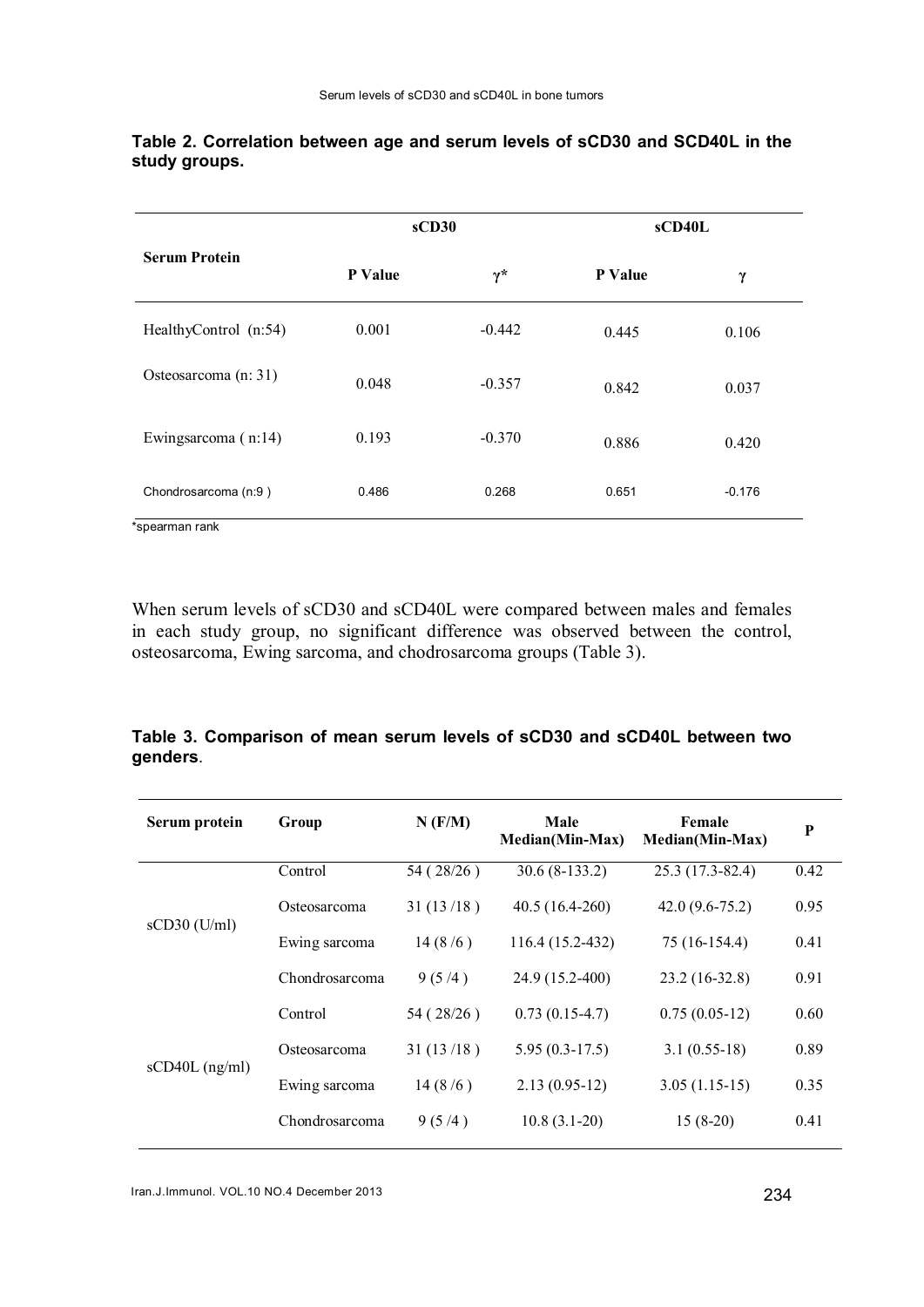## **DISCUSSION**

The present study is among the very few ones that investigated the serum levels of sCD30 and sCD40L in patients with primary malignant bone tumors. The number of cases evaluated here was higher than the previous studies (19).

We found that the mean serum concentration of sCD30 was significantly elevated in patients with Ewing sarcoma, compared with that of the healthy controls, but there was no significant difference between sCD30 levels in osteosarcoma and chondrosarcoma groups and healthy controls. This is in contrast with the findings of Holzer and colleagues (19), who observed significant elevations in sCD30 levels in all patients with malignant bone tumors (Ewing sarcoma, osteosarcoma and chondrosarcoma), compared with the control group. The difference between their findings and ours may be due to the smaller number of patients and controls in Holzeretal study (19). We observed that mean sCD30 level in Ewing sarcoma patients was significantly higher than that in the osteosarcoma group which is in agreement with the findings of Holzer and colleagues (19).

Studies on other tumors including lymphoma and adult T-cell leukemia have also demonstrated an increase in serum sCD30 level. Moreover, the increase in sCD30 level was higher in patients with relapse, in comparison to those who had responded to treatment (20).

We also noticed that mean serum concentrations of sCD40L in osteosarcoma, Ewing sarcoma and chondrosarcoma groups were significantly higher than that of the control group. Similarly, Holzeret et al. (18) reported that serum levels of sCD40L were significantly elevated in all patients with malignant bone tumors (Ewing sarcoma, osteosarcoma and chondrosarcoma) compared with healthy controls. There was also an increase in serum concentration of CD40L in patients with B cell lymphoma (21).

While we found that mean serum level of sCD40L in chondrosarcoma patients were significantly higher than those in Ewing sarcoma and osteaosarcoma groups, Holzer et al. (19) reported no significant difference. As shown in previous reports, various biological activities of tumor cells, such as cell adhesion, motility, differentiation and death may be influenced by CD40 and CD40L (8).

Similar to Holzer et al. study (19), we found no correlation between serum levels of sCD30 and sCD40L and age and sex. In our osteosarcoma group, there was no correlation between serum concentrations of these proteins and grade of tumor, either. However, van den Oord (22) showed that in metastatic melanoma, prognosis was worse for tumors with CD40-positive cells when compared to CD40-negative tumors.

The present findings suggest that serum levels of sCD30 and sCD40L may be useful biomarkers for diagnosis of malignant bone tumors. SCD30 may even have the potential to differentiate Ewing sarcoma from the other types while sCD40L may help distinguish chondrosarcoma. Since these proteins are involved in the inflammation and regulation of the immune system, they could also be used as indicators for response to immunotherapy of these tumors. Larger studies on correlation of these serum markers with malignant bone tumors are recommended in which patients are investigated at different stages of the disease and followed up after treatment.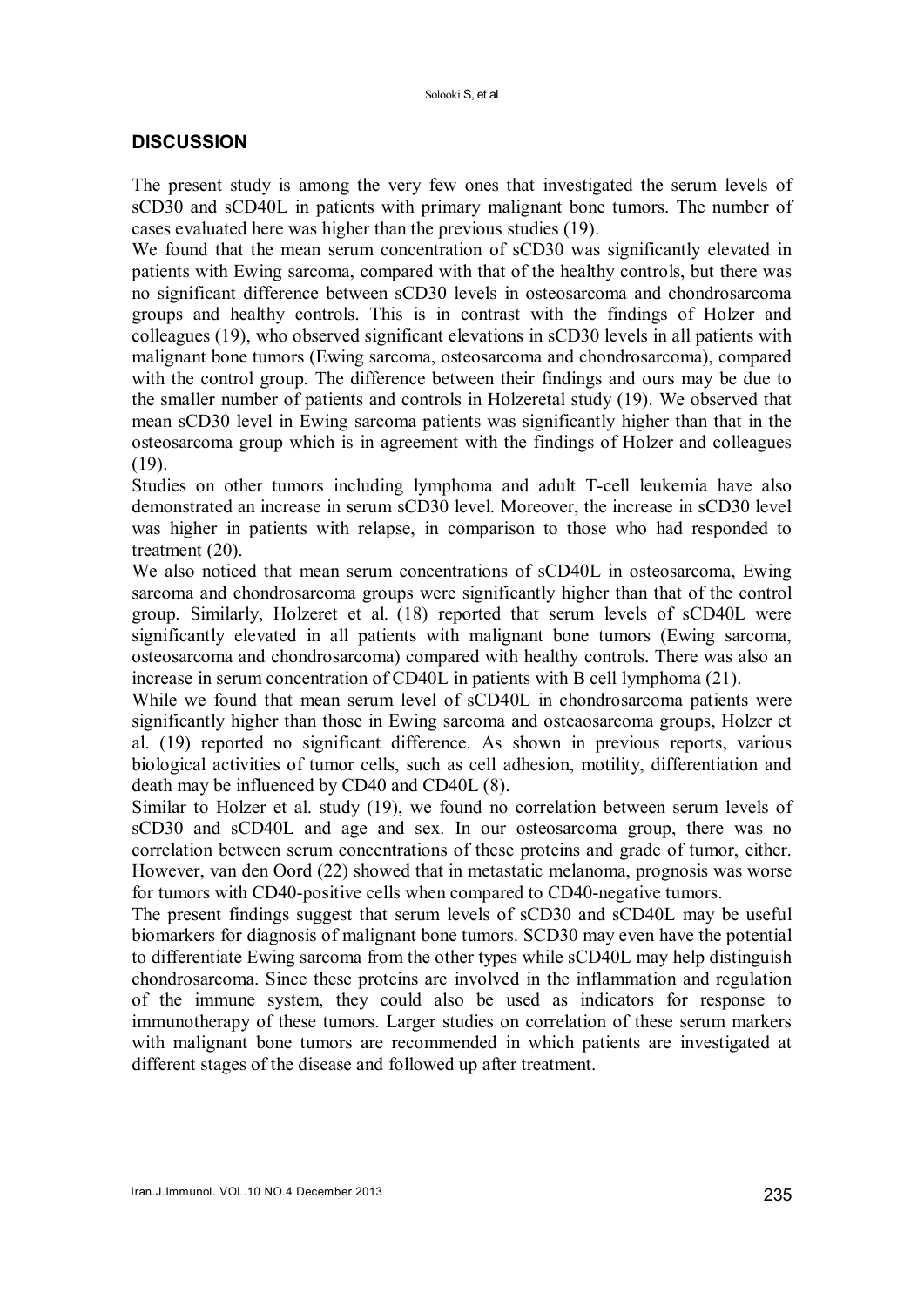#### ACKNOWLEDGEMENTS

The funding for this project was provided by a grant from Shiraz University of Medical Sciences, Shiraz, Iran (grant number: 88-4757). The authors would like to thank Mr. Saeed Amirizade and Ms Maryam Nejabat for performing the laboratory tests. Our gratitude goes to Hassan Khajehei for copy editing of the manuscript. The authors declare no conflicts of interest.

#### REFERENCES

- 1 Williams, Wilkins. Musculoskeletal disorders Bone, Wolters, Professional Guide to Diseases. 9<sup>th</sup> ed, Philadelphia: Springhouse, Kluwer Health/Lippincott; 2009:864-8.
- 2 Robert K. Heck JR. Malignant tumors of bone, Osteosarcoma, Canal ST, Campbell's operative orthopedics,  $11<sup>th</sup>$  ed, New York: Mosby; 2008. p. 901-7.
- 3 Bacci G, Ferrari S, Bertoni F, Ruggieri P, Picci P, Longhi A, et al. Long-term outcome for patients with nonmetastatic osteosarcoma of the extremity treated at the IstitutoOrtopedico Rizzoli according to the IOR/OS2 protocol: an update report. J Clin Oncol.2000; 18:4016-27.
- 4 Sneppen O, Hansen LM. Presenting symptoms and treatment delay in osteosarcoma and Ewing's sarcoma. ActaRadiol Oncol.1984; 23:159-62.
- 5 Sanerkin, N. The diagnosis and grading of chondrosarcoma of bone: a combined cytologic and histologic approach. Cancer.1980; 45:582-94.
- 6 Robert K. Heck JR. Malignant tumors of bone, Osteosarcoma, Canal ST, Campbell's operative orthopedics,  $11<sup>th</sup>$  ed, New York: Mosby; 2008. p. 907-10
- 7 Josimovic-Alasevic O, Durkop H, Schwarting R, Backé E, Stein H, Diamantstein T. Ki-1 (CD30) antigen is released by Ki-1-positive tumor cells in vitro and in vivo. I. partial characterization of soluble Ki-1 antigen and detection of the antigen in cell culture supernatants and in serum by an enzyme linked immunosorbent assay. Eur J Immunol. 1989; 19:157-62.
- 8 Lollini PL,LanduzziL,Frabetti F, Rossi I, Nicoletti G, Scotlandi K, et al. Expression of functional CD40 on human osteosarcoma and Ewing's sarcoma cells. Clin Cancer Res.1998; 4:1843-9.
- 9 CiferskáH, HorákP,Hermanová Z, Ordeltová M, ZadrazilJ,Tichý T, et al.The levels of sCD30 and of sCD40L in a group of patients with systemic lupus erythematodes and their diagnostic value.Clin Rheumatol.2007; 26:723-8.
- 10 Kim LH, Eow GI, Peh SC, PoppemaS. The role of CD30, CD40 and CD95 in the regulation of proliferation and apoptosis in classical Hodgkin's lymphoma.Pathology. 2003; 35:428-35.
- 11 Purdue MP, Lan Q, Martinez-Maza O, Oken MM, Hocking W, Huang WY, et al. A prospective study of serum soluble CD30 concentration and risk of non-Hodgkin lymphoma. Blood. 2009; 114:2730-2.
- 12 Pan PY, Ma G, Weber KJ, Ozao-Choy J, Wang G, YinB,et al. Immune stimulatory receptor CD40 is required for T-cell suppression and T regulatory cell activation mediated by myeloidderived suppressor cells in cancer. Cancer Res. 2010; 70:99-108.
- 13 Hansen HP, Kisselva T, KobargJ,Horn-Lohrens O, Havsteen B, Lemke H. A zinc metalloproteinase is responsible for the release of CD30 on human tumor cell lines. Int J Cancer.1995; 63:750-6.
- 14 Froese P, Lemke H, Gerdes J, Havsteen, B, Schwarting R, Hansen H. Biochemical characterization and biosynthesis of the Ki-l antigen in Hodgkin-derived and virus transformed human B and T lymphoid cell lines. J Immunol. 1987; 139:2081-7.
- 15 Schwarting R, Gerdes J, Dürkop H, Falini B, Pileri S, Stein H.BER-H2: a new anti-Ki-1 (CD30) monoclonal antibody directed at a formol-resistant epitope. Blood. 1989; 74:1678-89.
- 16 Falini B, Pileri S, Pizzolo G, Dürkop H, Flenghi L, Stirpe F, et al. CD30 (Ki-1) molecule:a new cytokine receptor of the tumor necrosis factor receptor superfamily as a tool for diagnosis and immunotherapy. Blood. 1995; 85:1-14.
- 17 Baccia G, Fornia C, Longhia A, Ferraria S, Donatib D, De Paolisa M, et al. Long-term outcome for patients with non-metastatic Ewing's sarcoma treated with adjuvant and neoadjuvant